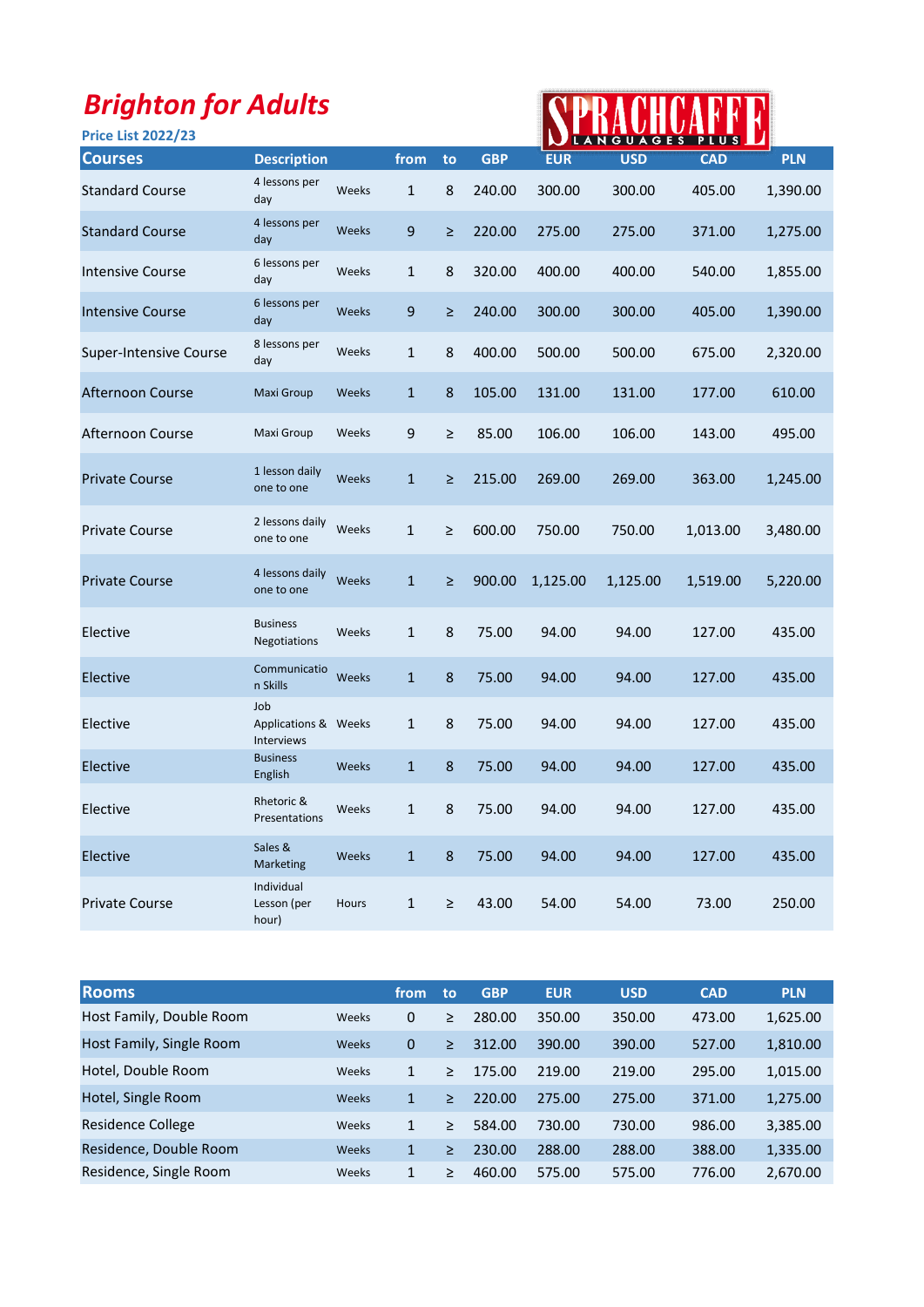| <b>Rooms extra nights</b> |     | from     | to     | <b>GBP</b> | <b>EUR</b> | <b>USD</b> | <b>CAD</b> | <b>PLN</b> |
|---------------------------|-----|----------|--------|------------|------------|------------|------------|------------|
| Host Family, Double Room  | Day | $\Omega$ | $\geq$ | 56.00      | 70.00      | 70.00      | 95.00      | 325.00     |
| Host Family, Single Room  | Day | $\Omega$ | $\geq$ | 62.00      | 78.00      | 78.00      | 105.00     | 362.00     |
| Hotel, Double Room        | Dav | 1        | $\geq$ | 35.00      | 44.00      | 44.00      | 59.00      | 203.00     |
| Hotel, Single Room        | Day | 1        | $\geq$ | 44.00      | 55.00      | 55.00      | 74.00      | 255.00     |
| Residence College         | Dav | 1        | $\geq$ | 117.00     | 146.00     | 146.00     | 197.00     | 677.00     |
| Residence, Double Room    | Day | 1        | $\geq$ | 46.00      | 58.00      | 58.00      | 78.00      | 267.00     |
| Residence, Single Room    | Day |          | >      | 92.00      | 115.00     | 115.00     | 155.00     | 534.00     |

Extra night prices are not including seasonal surcharges and possible catering costs

| <b>Boards</b>    | for Roomtype                               | <b>GBP</b> | <b>EUR</b> | <b>USD</b> | <b>CAD</b> | <b>PLN</b> |
|------------------|--------------------------------------------|------------|------------|------------|------------|------------|
| <b>Breakfast</b> | <b>Residence College</b>                   | 60.00      | 75.00      | 75.00      | 101.00     | 350.00     |
| <b>Breakfast</b> | Residence, Double Room                     | 60.00      | 75.00      | 75.00      | 101.00     | 350.00     |
| <b>Breakfast</b> | Residence, Single Room                     | 60.00      | 75.00      | 75.00      | 101.00     | 350.00     |
| Half board       | Host Family, Double<br>Room                | 0.00       | 0.00       | 0.00       | 0.00       | 0.00       |
| Half board       | <b>Residence College</b>                   | 140.00     | 175.00     | 175.00     | 236.00     | 810.00     |
| Half board       | Residence, Double Room                     | 140.00     | 175.00     | 175.00     | 236.00     | 810.00     |
| Half board       | Host Family,<br>is included<br>Single Room | 0.00       | 0.00       | 0.00       | 0.00       | 0.00       |

| <b>Boards extra nights</b> |                                         | <b>GBP</b> | <b>EUR</b> | <b>USD</b> | <b>CAD</b> | <b>PLN</b> |
|----------------------------|-----------------------------------------|------------|------------|------------|------------|------------|
| <b>Breakfast</b>           | <b>Residence College</b>                | 12.00      | 15.00      | 15.00      | 20.00      | 70.00      |
| <b>Breakfast</b>           | Residence, Double Room                  | 12.00      | 15.00      | 15.00      | 20.00      | 70.00      |
| <b>Breakfast</b>           | Residence, Single Room                  | 12.00      | 15.00      | 15.00      | 20.00      | 70.00      |
| Half board                 | Host Family, Double Room                | 0.00       | 0.00       | 0.00       | 0.00       | 0.00       |
| Half board                 | <b>Residence College</b>                | 28.00      | 35.00      | 35.00      | 47.00      | 162.00     |
| Half board                 | Residence, Double Room                  | 28.00      | 35.00      | 35.00      | 47.00      | 162.00     |
| Half board                 | Host Family, Single Room<br>is included | 0.00       | 0.00       | 0.00       | 0.00       | 0.00       |

| <b>Fees</b>                        | <b>GBP</b> | <b>EUR</b> | USD   | <b>CAD</b> | <b>PLN</b> |
|------------------------------------|------------|------------|-------|------------|------------|
| <b>Accommodation Placement Fee</b> | 72.00      | 90.00      | 90.00 | 122.00     | 420.00     |
| Course Enrollment Fee              | 32.00      | 40.00      | 40.00 | 54.00      | 185.00     |
| <b>Registration Fee</b>            | 52.00      | 65.00      | 65.00 | 88.00      | 300.00     |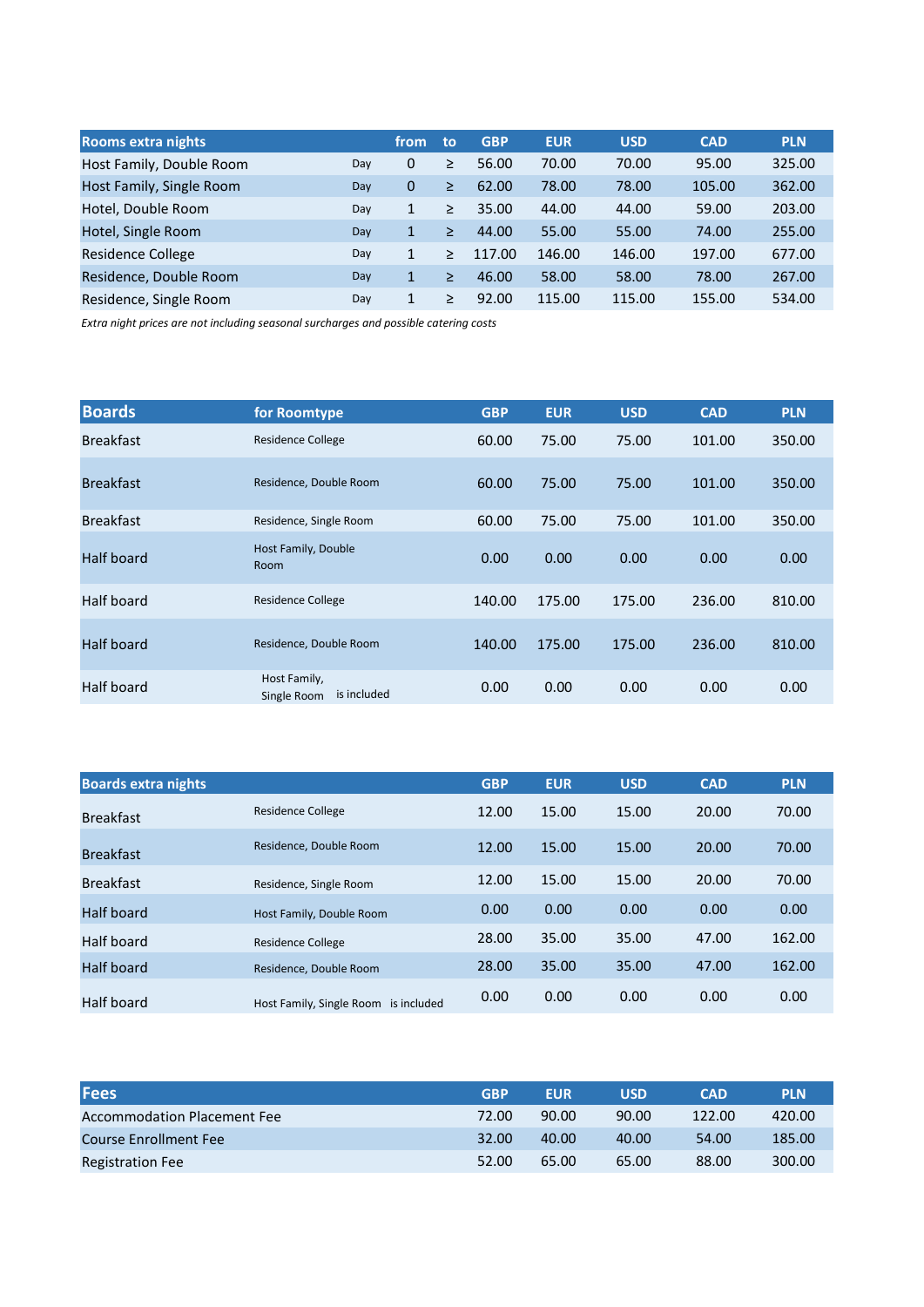| <b>Transfers</b>   | <b>Airport/Station</b>        | <b>GBP</b> | <b>EUR</b> | <b>USD</b> | <b>CAD</b> | <b>PLN</b> |
|--------------------|-------------------------------|------------|------------|------------|------------|------------|
| Oneway (Arrival)   | LGW - London Gatwick Airport  | 130.00     | 163.00     | 163.00     | 219.00     | 755.00     |
| Oneway (Arrival)   | LHR - London Heathrow Airport | 250.00     | 313.00     | 313.00     | 422.00     | 1,450.00   |
| Oneway (Departure) | LGW - London C                | 130.00     | 163.00     | 163.00     | 219.00     | 755.00     |
| Oneway (Departure) | LHR - London He               | 250.00     | 313.00     | 313.00     | 422.00     | 1,450.00   |
| Return             | LGW - London C                | 260.00     | 325.00     | 325.00     | 439.00     | 1,510.00   |
| Return             | LHR - London Hr               | 500.00     | 625.00     | 625.00     | 844.00     | 2,900.00   |

| <b>Extras</b>                                               |          | <b>GBP</b> | <b>EUR</b> | <b>USD</b> | <b>CAD</b> | <b>PLN</b> |
|-------------------------------------------------------------|----------|------------|------------|------------|------------|------------|
| <b>Bank charges</b>                                         | One-time | 25.00      | 31.00      | 31.00      | 42.00      | 145.00     |
| Courier Mail Fee / Shipping Fee (t1)                        | One-time | 60.00      | 75.00      | 75.00      | 101.00     | 350.00     |
| Diet surcharge - Dairy intolerance                          | per week | 55.00      | 69.00      | 69.00      | 93.00      | 320.00     |
| Diet surcharge - Diabetic                                   | per week | 55.00      | 69.00      | 69.00      | 93.00      | 320.00     |
| Diet surcharge - Gluten free                                | per week | 55.00      | 69.00      | 69.00      | 93.00      | 320.00     |
| Diet surcharge - Halal                                      | per week | 55.00      | 69.00      | 69.00      | 93.00      | 320.00     |
| Diet surcharge - Kosher                                     | per week | 55.00      | 69.00      | 69.00      | 93.00      | 320.00     |
| Diet surcharge - Low Fat                                    | per week | 55.00      | 69.00      | 69.00      | 93.00      | 320.00     |
| Diet surcharge - Vegan                                      | per week | 55.00      | 69.00      | 69.00      | 93.00      | 320.00     |
| Diet Surcharge - Vegetarian                                 | per week | 55.00      | 69.00      | 69.00      | 93.00      | 320.00     |
| Elective Language Course - Business<br>English              | per week | 75.00      | 94.00      | 94.00      | 127.00     | 435.00     |
| Elective Language Course - Business<br>Negotiations         | per week | 75.00      | 94.00      | 94.00      | 127.00     | 435.00     |
| Elective Language Course -<br><b>Communication Skills</b>   | per week | 75.00      | 94.00      | 94.00      | 127.00     | 435.00     |
| Elective Language Course - Job<br>Applications & Interviews | per week | 75.00      | 94.00      | 94.00      | 127.00     | 435.00     |
| Elective Language Course - Rhetoric &<br>Presentations      | per week | 75.00      | 94.00      | 94.00      | 127.00     | 435.00     |
| Elective Language Course - Sales &<br>Marketing             | per week | 75.00      | 94.00      | 94.00      | 127.00     | 435.00     |
| <b>Materials Fee Standard Course</b>                        | One-time | 30.00      | 38.00      | 38.00      | 51.00      | 175.00     |
| <b>University Processing Fee</b>                            | One-time | 230.00     | 288.00     | 288.00     | 388.00     | 1,335.00   |
| Visa Fee (Letter Of Acceptance)                             | One-time | 52.00      | 65.00      | 65.00      | 88.00      | 300.00     |